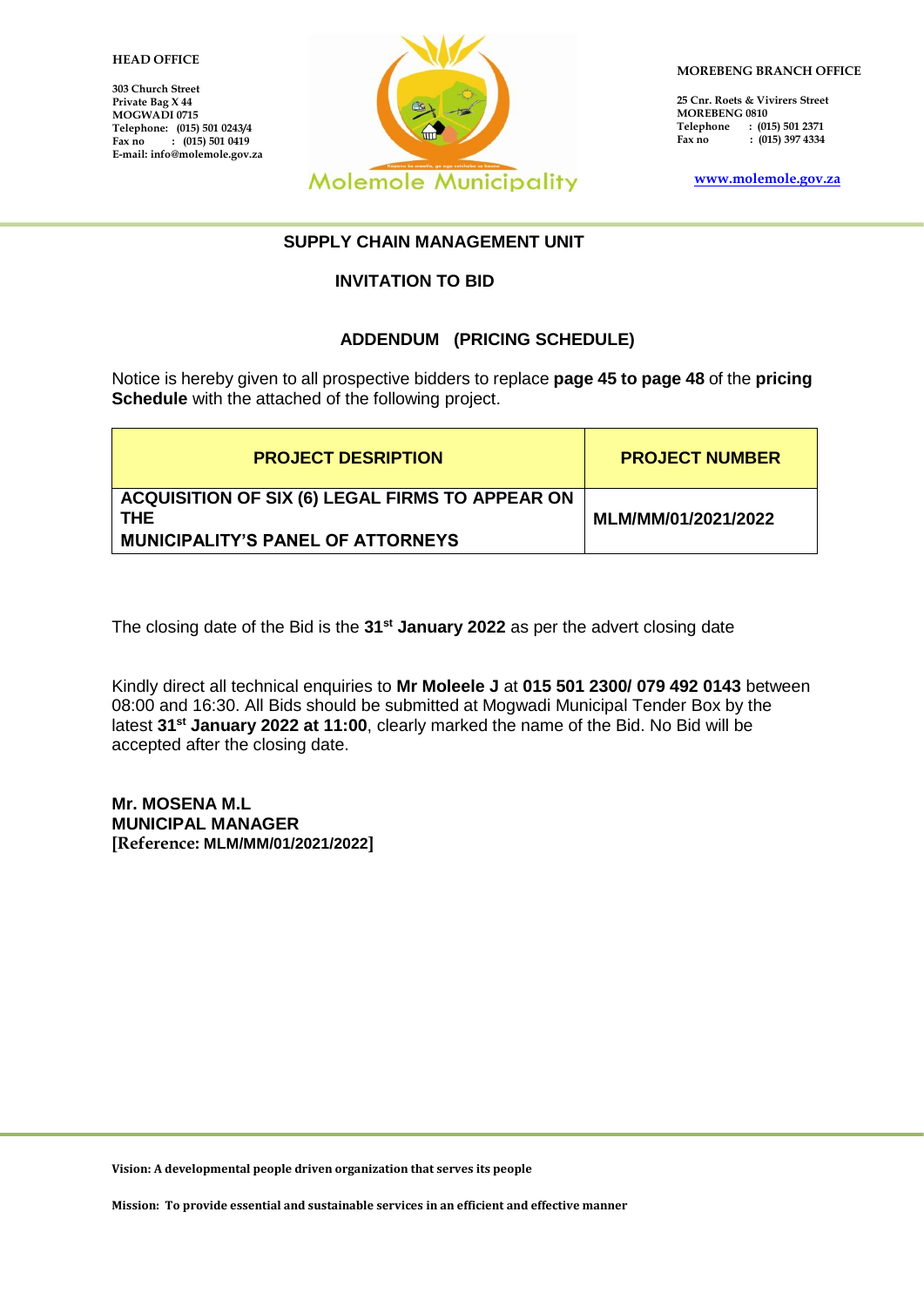### **ADDENDUM No.2: PRICING SCHEDULE**

REPLACE THE PRICING SCHEDULE ON PAGE 46.

1.1 on page 45- page 48 replace the Pricing Schedule with the attached Pricing Schedule.

## **1. PRICING SCHEDULE (FULLY COMPLETE )**

# **YEAR 1**

| <b>CATEGORY</b>                        | <b>TOTAL FEES</b><br><b>EXCLUDING</b><br><b>VAT</b>                                                                                                         | <b>Vat at 15%</b>  | <b>TOTAL COSTS</b><br><b>INCL. VAT</b> |
|----------------------------------------|-------------------------------------------------------------------------------------------------------------------------------------------------------------|--------------------|----------------------------------------|
| <b>MAGISTRATE COURTS</b>               |                                                                                                                                                             |                    |                                        |
| <b>REGIONAL COURTS</b>                 |                                                                                                                                                             |                    |                                        |
| <b>HIGH COURTS</b>                     |                                                                                                                                                             |                    |                                        |
| <b>NON-LITIGIOUS</b><br><b>MATTERS</b> |                                                                                                                                                             |                    |                                        |
| <b>CONVEYANCING</b>                    |                                                                                                                                                             |                    |                                        |
|                                        | <b>GRAND TOTAL (Kindly add the total</b><br>including VAT<br>costs<br>disbursement for<br>regional, high courts, non-litigious<br>matters and conveyancing) | and<br>Magistrate, |                                        |

## **YEAR 2 – Escalation percentage \_\_\_\_\_\_\_\_\_\_\_\_\_\_\_**

| <b>CATEGORY</b>          | <b>TOTAL FEES</b><br><b>EXCLUDING</b><br><b>VAT</b> | <b>Vat at 15%</b> | <b>TOTAL COSTS</b><br><b>INCL. VAT</b> |
|--------------------------|-----------------------------------------------------|-------------------|----------------------------------------|
| <b>MAGISTRATE COURTS</b> |                                                     |                   |                                        |
| <b>REGIONAL COURTS</b>   |                                                     |                   |                                        |
| <b>HIGH COURTS</b>       |                                                     |                   |                                        |
| <b>NON-LITIGIOUS</b>     |                                                     |                   |                                        |
| <b>MATTERS</b>           |                                                     |                   |                                        |
| <b>CONVEYANCING</b>      |                                                     |                   |                                        |

**Vision: A developmental people driven organization that serves its people**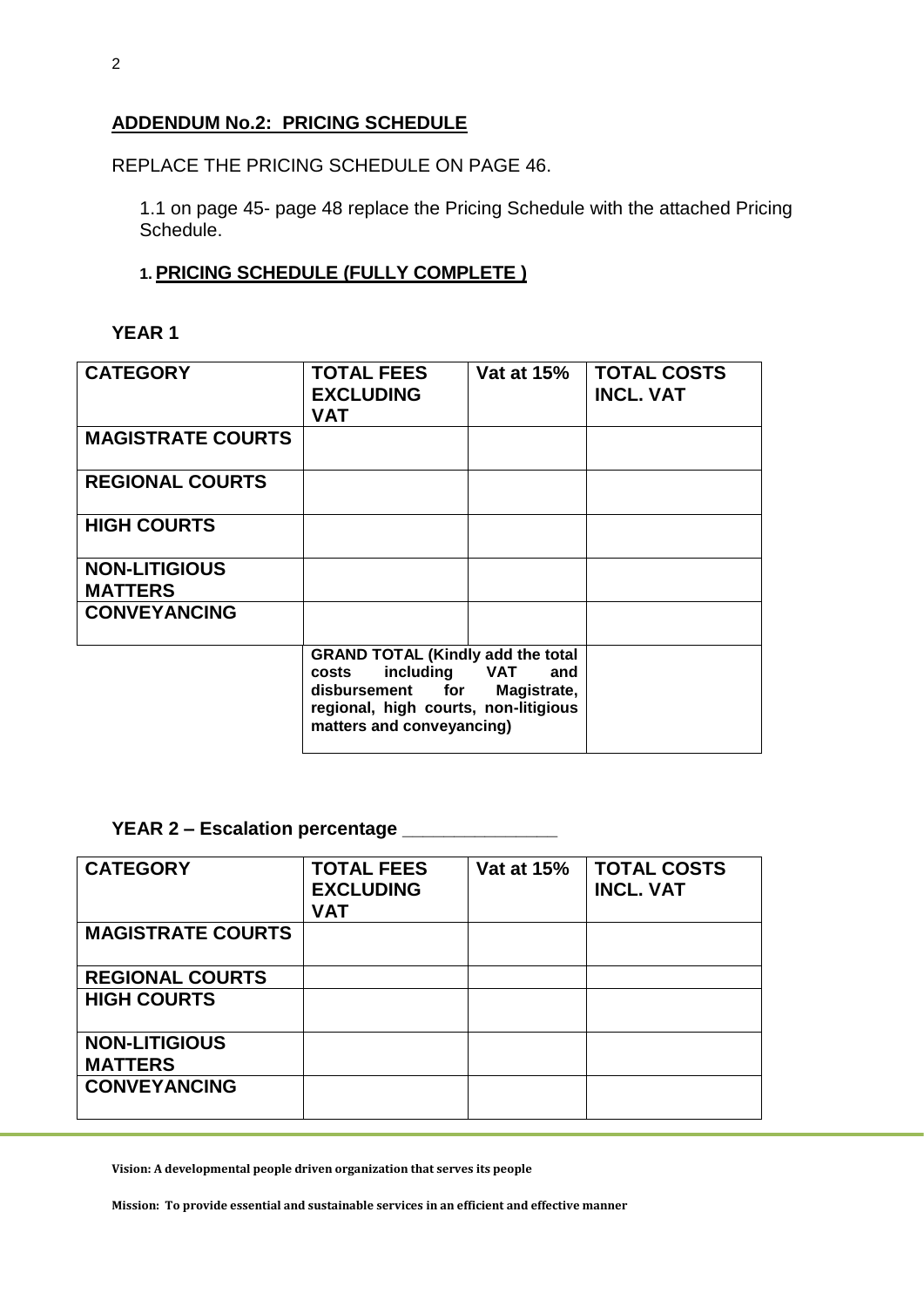| <b>GRAND TOTAL (Kindly add the total</b>                                                             |  |  |
|------------------------------------------------------------------------------------------------------|--|--|
| costs including<br><b>VAT</b><br>and                                                                 |  |  |
| Magistrate,<br>disbursement for<br>regional, high courts, non-litigious<br>matters and conveyancing) |  |  |

# **YEAR 3 – Escalation percentage \_\_\_\_\_\_\_\_\_\_\_\_\_\_\_**

| <b>CATEGORY</b>                        | <b>TOTAL FEES</b><br><b>EXCLUDING</b><br><b>VAT</b>                                                                                                         | <b>Vat at 15%</b>  | <b>TOTAL COSTS</b><br><b>INCL. VAT</b> |
|----------------------------------------|-------------------------------------------------------------------------------------------------------------------------------------------------------------|--------------------|----------------------------------------|
| <b>MAGISTRATE COURTS</b>               |                                                                                                                                                             |                    |                                        |
| <b>REGIONAL COURTS</b>                 |                                                                                                                                                             |                    |                                        |
| <b>HIGH COURTS</b>                     |                                                                                                                                                             |                    |                                        |
| <b>NON-LITIGIOUS</b><br><b>MATTERS</b> |                                                                                                                                                             |                    |                                        |
| <b>CONVEYANCING</b>                    |                                                                                                                                                             |                    |                                        |
|                                        | <b>GRAND TOTAL (Kindly add the total</b><br>including VAT<br>costs<br>disbursement for<br>regional, high courts, non-litigious<br>matters and conveyancing) | and<br>Magistrate, |                                        |

*PART C1.2 ANNUAL* **PRICING SCHEDULE FOR PROVISION OF LEGAL SERVICES (FULLY COMPLETE IN LINE WITH THE ABOVE SUMMARY)**

## **PROFESSIONAL FEES**

#### **District Court**

| <b>Activity</b>                   | Fee | <b>Disbursement</b><br>where<br>applicable | Year<br>one<br>(1) | Year<br>two<br>(2) | Year<br>three<br>(3) |
|-----------------------------------|-----|--------------------------------------------|--------------------|--------------------|----------------------|
| Taking instructions               |     |                                            |                    |                    |                      |
| Summons                           |     |                                            |                    |                    |                      |
| Notice of intention to<br>defend  |     |                                            |                    |                    |                      |
| Plea                              |     |                                            |                    |                    |                      |
| Claim in reconvention             |     |                                            |                    |                    |                      |
| Reply to claim in<br>reconvention |     |                                            |                    |                    |                      |

**Vision: A developmental people driven organization that serves its people**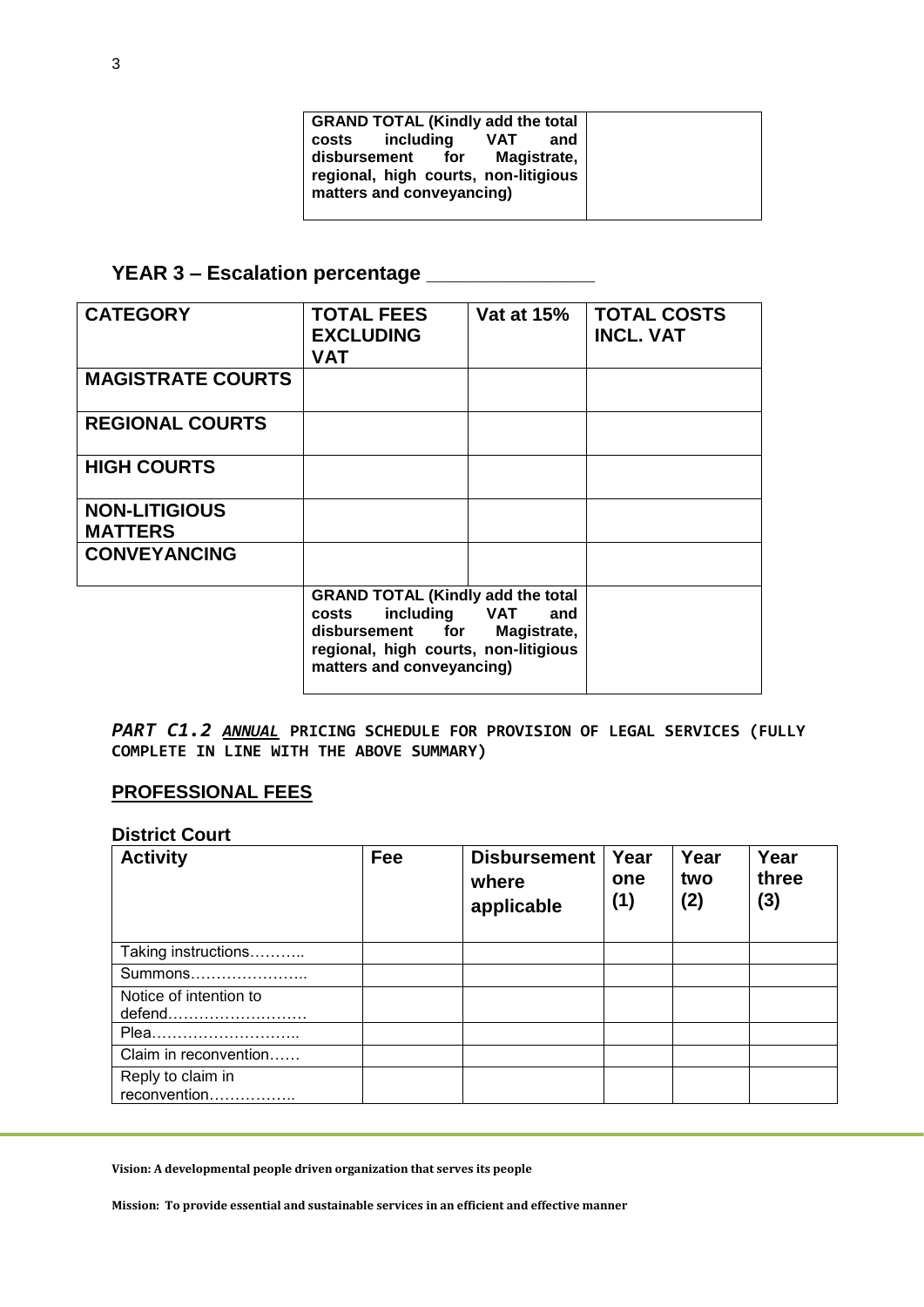| <b>Activity</b>                      | Fee | <b>Disbursement</b> | Year | Year | Year  |
|--------------------------------------|-----|---------------------|------|------|-------|
|                                      |     | where               | one  | two  | three |
|                                      |     |                     | (1)  | (2)  | (3)   |
|                                      |     | applicable          |      |      |       |
|                                      |     |                     |      |      |       |
| Drawing up of all documents not      |     |                     |      |      |       |
| specifically mentioned, including    |     |                     |      |      |       |
| request for further particulars,     |     |                     |      |      |       |
| schedule of documents, all           |     |                     |      |      |       |
| affidavits, subpoenas, any notice    |     |                     |      |      |       |
| not otherwise provided for and       |     |                     |      |      |       |
| drawing up statements by             |     |                     |      |      |       |
| witnesses per folio                  |     |                     |      |      |       |
| Production of documents for          |     |                     |      |      |       |
| inspection, or inspecting            |     |                     |      |      |       |
| documents, per quarter of an         |     |                     |      |      |       |
| hour or part thereof of the time     |     |                     |      |      |       |
| spent                                |     |                     |      |      |       |
| Each copy for service, per           |     |                     |      |      |       |
| page                                 |     |                     |      |      |       |
| The recording of statements by       |     |                     |      |      |       |
| witnesses, per quarter of an hour    |     |                     |      |      |       |
| or part thereof                      |     |                     |      |      |       |
| Notice of trial or                   |     |                     |      |      |       |
| reinstatement                        |     |                     |      |      |       |
| Preparing for trial (If counsel not  |     |                     |      |      |       |
| employed)                            |     |                     |      |      |       |
| Attendance at settlement             |     |                     |      |      |       |
| negotiations, for each quarter of    |     |                     |      |      |       |
| an hour or part thereof actually     |     |                     |      |      |       |
| spent in such                        |     |                     |      |      |       |
| negotiations                         |     |                     |      |      |       |
| Attending court during trial, or on- |     |                     |      |      |       |
| the-spot inspection, or at           |     |                     |      |      |       |
| postponement or examination on       |     |                     |      |      |       |
| commission, for each quarter of      |     |                     |      |      |       |
| an hour or part thereof spent in     |     |                     |      |      |       |
| court while the case is actually     |     |                     |      |      |       |
| being heard-                         |     |                     |      |      |       |
| If counsel<br>(i)                    |     |                     |      |      |       |
| employed                             |     |                     |      |      |       |
| If counsel not<br>(ii)               |     |                     |      |      |       |
| employed                             |     |                     |      |      |       |
| Attending pre-trial conference, for  |     |                     |      |      |       |
| each quarter of an hour or part      |     |                     |      |      |       |
| thereof actually spent in such       |     |                     |      |      |       |
| conference                           |     |                     |      |      |       |
| Attending court to hear reserved     |     |                     |      |      |       |
| judgment, per quarter of an hour     |     |                     |      |      |       |
| or part                              |     |                     |      |      |       |
| thereof                              |     |                     |      |      |       |
| Correspondence-                      |     |                     |      |      |       |
| (a) For each necessary letter        |     |                     |      |      |       |
| or telegram per                      |     |                     |      |      |       |
| folio                                |     |                     |      |      |       |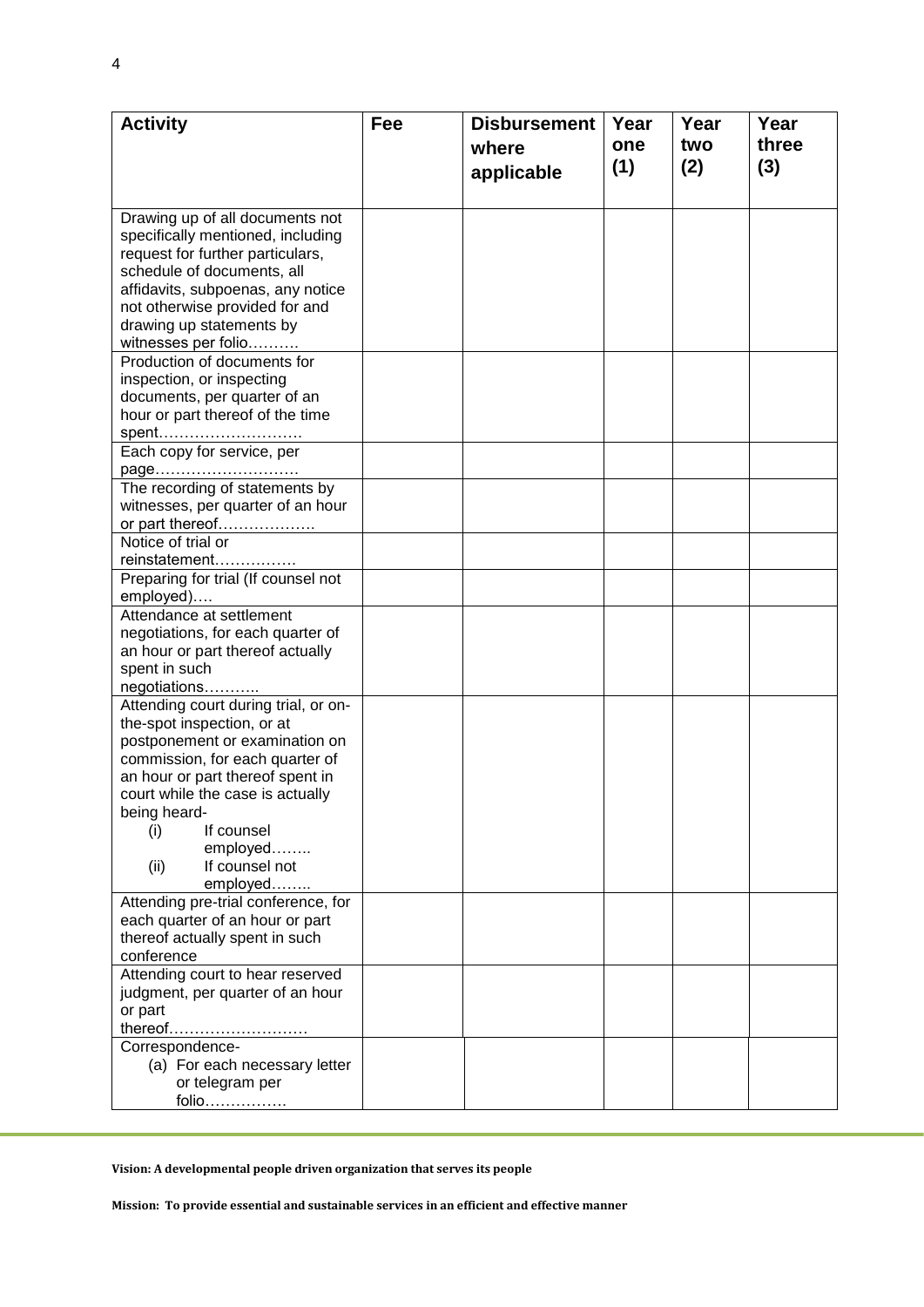| <b>Activity</b>                            | Fee | <b>Disbursement</b> | Year | Year | Year  |
|--------------------------------------------|-----|---------------------|------|------|-------|
|                                            |     | where               | one  | two  | three |
|                                            |     |                     | (1)  | (2)  | (3)   |
|                                            |     | applicable          |      |      |       |
| (b) For each letter or                     |     |                     |      |      |       |
| telegram received,                         |     |                     |      |      |       |
| provided that a fee for                    |     |                     |      |      |       |
| perusal shall not be                       |     |                     |      |      |       |
| allowed in addition to the                 |     |                     |      |      |       |
| fee herein provided                        |     |                     |      |      |       |
| for <u></u>                                |     |                     |      |      |       |
| Attendances: For each necessary            |     |                     |      |      |       |
| attendance not otherwise                   |     |                     |      |      |       |
| provided                                   |     |                     |      |      |       |
| for                                        |     |                     |      |      |       |
| Necessary formal telephone calls,          |     |                     |      |      |       |
| per call                                   |     |                     |      |      |       |
| Telephone consultations for every          |     |                     |      |      |       |
| thirty minutes or part                     |     |                     |      |      |       |
| thereof                                    |     |                     |      |      |       |
| Each necessary consultation, per           |     |                     |      |      |       |
| quarter of an hour or part                 |     |                     |      |      |       |
| thereof                                    |     |                     |      |      |       |
| Time spent at court (owing to no           |     |                     |      |      |       |
| court being available) per quarter         |     |                     |      |      |       |
| of an hour or part                         |     |                     |      |      |       |
| thereof                                    |     |                     |      |      |       |
| Instruction to oppose or to show<br>cause  |     |                     |      |      |       |
| Instructions to make application           |     |                     |      |      |       |
| for liquidation of Close                   |     |                     |      |      |       |
| Corporation, perusal of all                |     |                     |      |      |       |
| documentation and consideration            |     |                     |      |      |       |
| of merits, and all necessary               |     |                     |      |      |       |
| consultations                              |     |                     |      |      |       |
| Drawing up all documents,                  |     |                     |      |      |       |
| affidavits, applications and               |     |                     |      |      |       |
| notices orders etc                         |     |                     |      |      |       |
| Attending court hearing                    |     |                     |      |      |       |
| (a) If unopposed, for each                 |     |                     |      |      |       |
| quarter of an hour or part                 |     |                     |      |      |       |
| thereof actually spent in                  |     |                     |      |      |       |
| court                                      |     |                     |      |      |       |
|                                            |     |                     |      |      |       |
| (b) If opposed, for each                   |     |                     |      |      |       |
| quarter of an hour                         |     |                     |      |      |       |
| actually spent in court or<br>part thereof |     |                     |      |      |       |
|                                            |     |                     |      |      |       |
|                                            |     |                     |      |      |       |
|                                            |     |                     |      |      |       |
| Fee for preparing for trial for each       |     |                     |      |      |       |
| quarter of an hour actually spent          |     |                     |      |      |       |
| in court or part thereof                   |     |                     |      |      |       |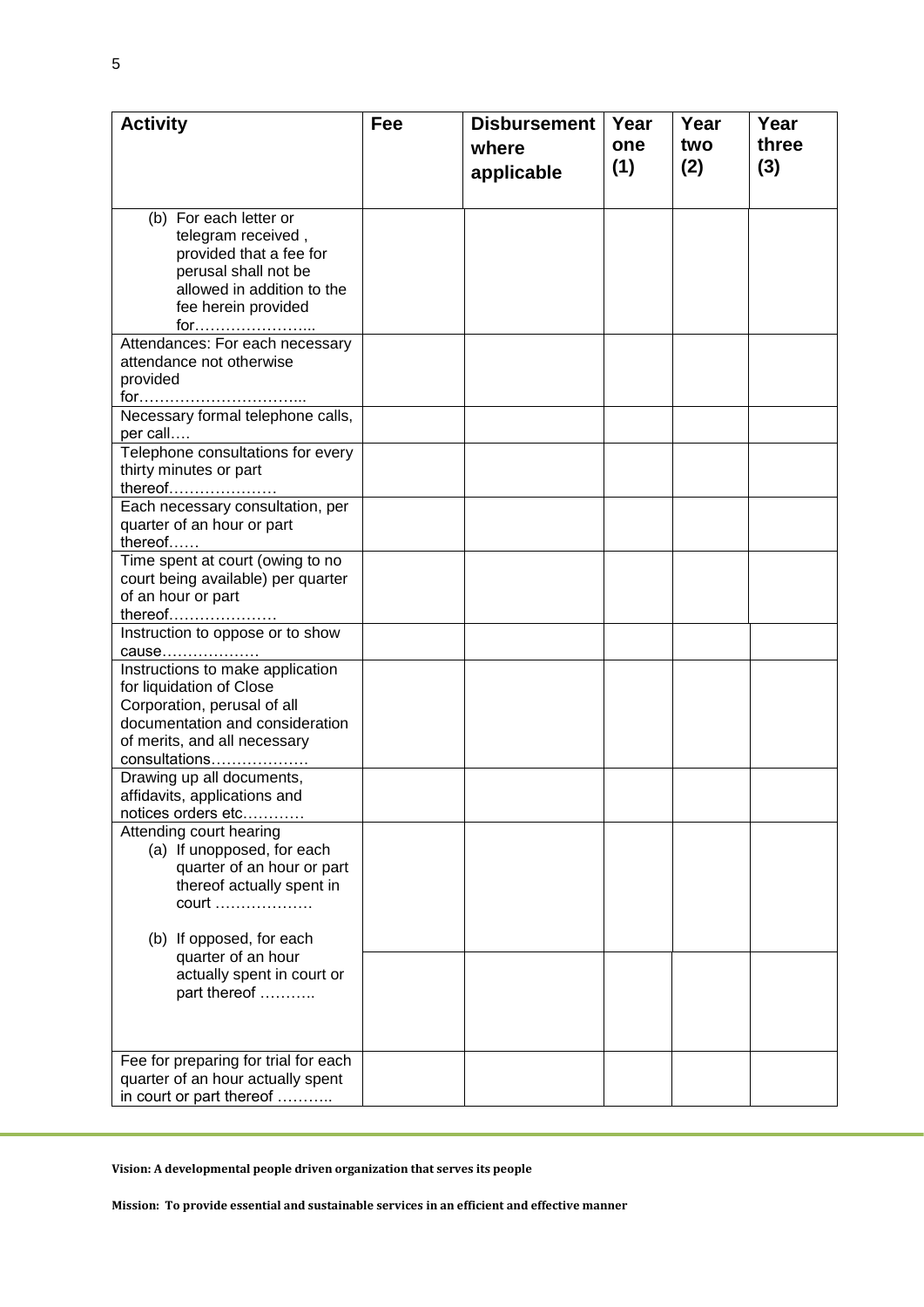| <b>Activity</b>                            | Fee | <b>Disbursement</b> | Year | Year | Year  |
|--------------------------------------------|-----|---------------------|------|------|-------|
|                                            |     | where               | one  | two  | three |
|                                            |     |                     | (1)  | (2)  | (3)   |
|                                            |     | applicable          |      |      |       |
| <b>Consultations and settlements</b>       |     |                     |      |      |       |
| negotiations-when opposed, per             |     |                     |      |      |       |
| quarter of an hour of part thereof         |     |                     |      |      |       |
| Attending on review of taxation,           |     |                     |      |      |       |
| for each quarter of an hour or part        |     |                     |      |      |       |
| thereof in court while review is           |     |                     |      |      |       |
| actually being heard                       |     |                     |      |      |       |
| Notice of application for review           |     |                     |      |      |       |
| taxation and service                       |     |                     |      |      |       |
| Affidavit, where necessary                 |     |                     |      |      |       |
| Execution                                  |     |                     |      |      |       |
| (a) Issue of warrant of                    |     |                     |      |      |       |
| execution, ejectment, and                  |     |                     |      |      |       |
| delivery up of possession                  |     |                     |      |      |       |
|                                            |     |                     |      |      |       |
| (b) For each reissue                       |     |                     |      |      |       |
| thereof                                    |     |                     |      |      |       |
|                                            |     |                     |      |      |       |
|                                            |     |                     |      |      |       |
|                                            |     |                     |      |      |       |
| Inclusive fee for work done in             |     |                     |      |      |       |
| connection with releasing of               |     |                     |      |      |       |
| immovable property                         |     |                     |      |      |       |
| attached<br>Inclusive fee for work done in |     |                     |      |      |       |
| connection with sale in execution          |     |                     |      |      |       |
| of immovable property                      |     |                     |      |      |       |
| <u>only</u>                                |     |                     |      |      |       |
| (a) Drawing up of notice of                |     |                     |      |      |       |
| sale in terms of rule 41                   |     |                     |      |      |       |
| (8) or rule 43 (6), or                     |     |                     |      |      |       |
| conditions of sale in                      |     |                     |      |      |       |
| terms of rule 43                           |     |                     |      |      |       |
| $(7)$                                      |     |                     |      |      |       |
|                                            |     |                     |      |      |       |
| (b) For all other work done                |     |                     |      |      |       |
| and papers and<br>documents supplied to    |     |                     |      |      |       |
| the sheriff of the                         |     |                     |      |      |       |
| magistrate court in                        |     |                     |      |      |       |
| connection with a sale in                  |     |                     |      |      |       |
| execution of movable                       |     |                     |      |      |       |
| property                                   |     |                     |      |      |       |
| Security for restitution, where            |     |                     |      |      |       |
| necessary                                  |     |                     |      |      |       |
| Instruction for exception or               |     |                     |      |      |       |
| application, where                         |     |                     |      |      |       |
|                                            |     |                     |      |      |       |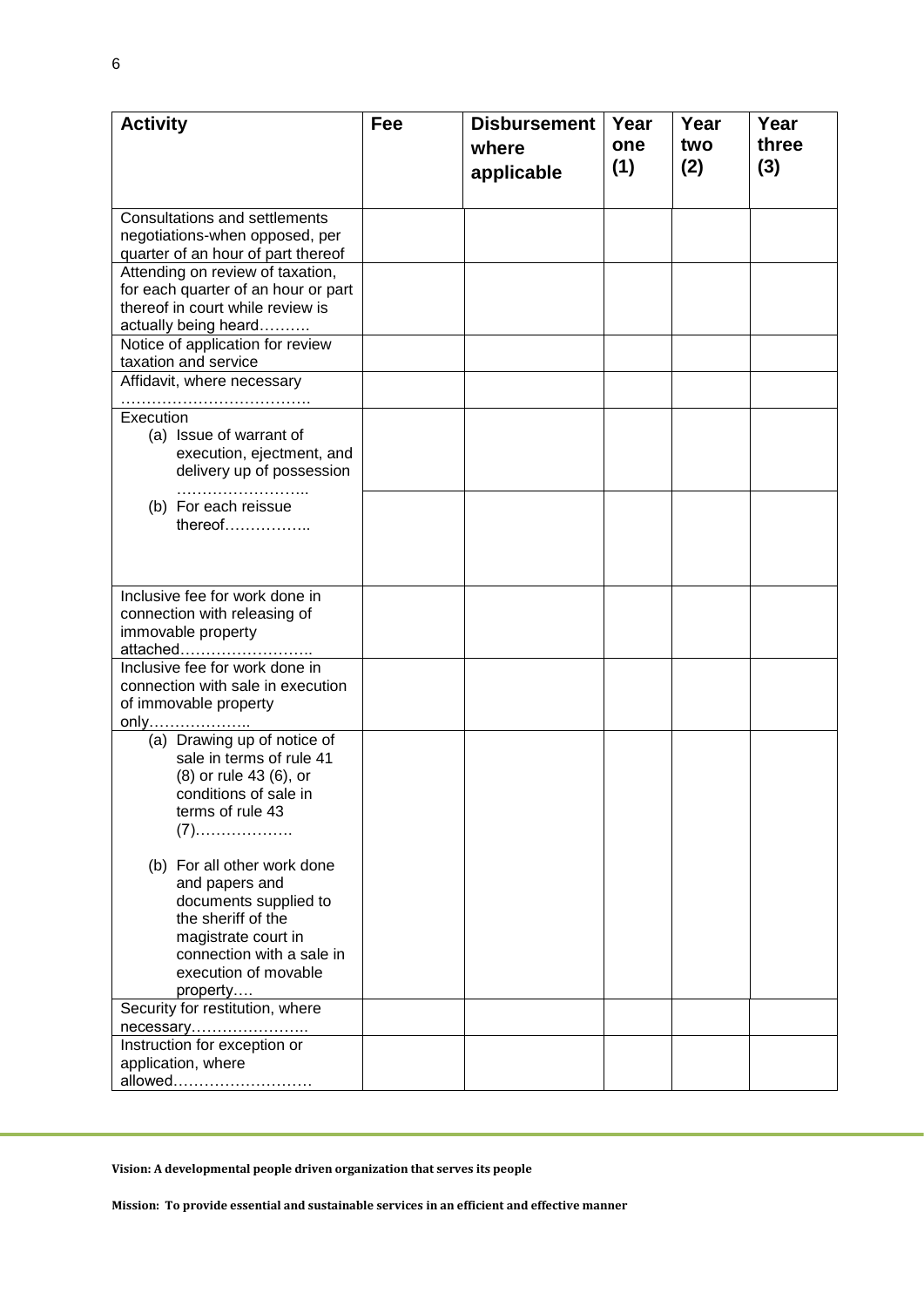| <b>Activity</b>                                               | Fee | <b>Disbursement</b> | Year | Year | Year  |
|---------------------------------------------------------------|-----|---------------------|------|------|-------|
|                                                               |     | where               | one  | two  | three |
|                                                               |     | applicable          | (1)  | (2)  | (3)   |
|                                                               |     |                     |      |      |       |
| Drawing brief on exception or                                 |     |                     |      |      |       |
| application, where                                            |     |                     |      |      |       |
| allowed <u></u><br>Drawing brief on trial                     |     |                     |      |      |       |
|                                                               |     |                     |      |      |       |
| Attending each necessary                                      |     |                     |      |      |       |
| consultation with counsel per                                 |     |                     |      |      |       |
| quarter of an hour or part<br>thereof                         |     |                     |      |      |       |
| With brief to argue exception or                              |     |                     |      |      |       |
| application                                                   |     |                     |      |      |       |
| With trial brief for the first                                |     |                     |      |      |       |
| day                                                           |     |                     |      |      |       |
| Drawing up pleadings                                          |     |                     |      |      |       |
| Obtaining certified copy of                                   |     |                     |      |      |       |
| judgment                                                      |     |                     |      |      |       |
| Obtaining payment in terms of<br>rule 18 (4)                  |     |                     |      |      |       |
| Request for security in terms of                              |     |                     |      |      |       |
| rule 62 (1)                                                   |     |                     |      |      |       |
| Furnishing security in terms of                               |     |                     |      |      |       |
| rule 62 (1)                                                   |     |                     |      |      |       |
| Travelling time per quarter of an<br>hour or part thereof for |     |                     |      |      |       |
| attendance in any                                             |     |                     |      |      |       |
| court/consultation held more than                             |     |                     |      |      |       |
| 30 km from the nearest                                        |     |                     |      |      |       |
| Magistrate court                                              |     |                     |      |      |       |
| Travelling expenses per km                                    |     |                     |      |      |       |
| payable for attendance in any                                 |     |                     |      |      |       |
| court/consultation held more than                             |     |                     |      |      |       |
| 30 km from the nearest<br>Magistrate Court. The actual        |     |                     |      |      |       |
| expenses of tollgates and parking                             |     |                     |      |      |       |
| shall also be paid                                            |     |                     |      |      |       |
| <b>SUB-TOTAL EXCL. VAT</b>                                    |     |                     |      |      |       |
| <b>VAT @15%</b>                                               |     |                     |      |      |       |
|                                                               |     |                     |      |      |       |
| <b>TOTAL INCLUDING VAT</b>                                    |     |                     |      |      |       |

## **REGIONAL COURT**

**Vision: A developmental people driven organization that serves its people**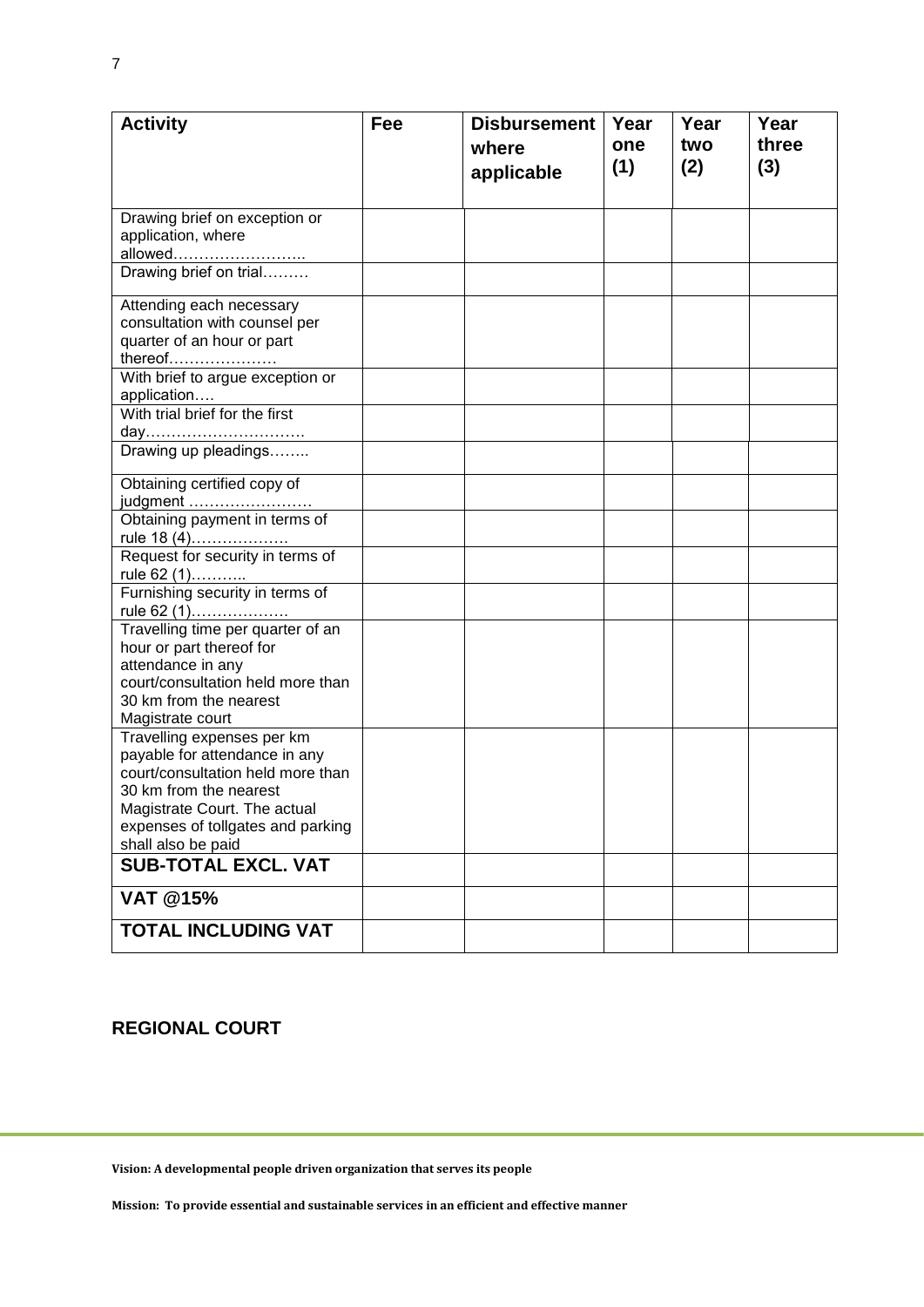8

| <b>Activity</b>                                                   | Fee | <b>Disbursement</b> | Year | Year | <b>Years</b> |
|-------------------------------------------------------------------|-----|---------------------|------|------|--------------|
|                                                                   |     | <b>Where</b>        | one  | two  | three        |
|                                                                   |     |                     | (1)  | (2)  | (3)          |
|                                                                   |     | applicable          |      |      |              |
| Taking instructions                                               |     |                     |      |      |              |
| Summons                                                           |     |                     |      |      |              |
| Notice of intention to                                            |     |                     |      |      |              |
| defend                                                            |     |                     |      |      |              |
| Plea                                                              |     |                     |      |      |              |
| Claim in reconvention                                             |     |                     |      |      |              |
| Reply to claim in                                                 |     |                     |      |      |              |
| reconvention                                                      |     |                     |      |      |              |
| Drawing up of all documents not                                   |     |                     |      |      |              |
| specifically mentioned, including                                 |     |                     |      |      |              |
| request for further particulars,                                  |     |                     |      |      |              |
| schedule of documents, all                                        |     |                     |      |      |              |
| affidavits, subpoenas, any notice                                 |     |                     |      |      |              |
| not otherwise provided for and                                    |     |                     |      |      |              |
| drawing up statements by                                          |     |                     |      |      |              |
| witnesses per folio                                               |     |                     |      |      |              |
| Production of documents for                                       |     |                     |      |      |              |
| inspection, or inspecting                                         |     |                     |      |      |              |
| documents, per quarter of an<br>hour or part thereof of the time  |     |                     |      |      |              |
|                                                                   |     |                     |      |      |              |
| spent <u></u><br>Each copy for service, per                       |     |                     |      |      |              |
| page                                                              |     |                     |      |      |              |
| The recording of statements by                                    |     |                     |      |      |              |
| witnesses, per quarter of an hour                                 |     |                     |      |      |              |
| or part thereof                                                   |     |                     |      |      |              |
| Notice of trial or                                                |     |                     |      |      |              |
| reinstatement                                                     |     |                     |      |      |              |
| Preparing for trial (If counsel not                               |     |                     |      |      |              |
| employed)                                                         |     |                     |      |      |              |
| Attendance at settlement                                          |     |                     |      |      |              |
| negotiations, for each quarter of                                 |     |                     |      |      |              |
| an hour or part thereof actually                                  |     |                     |      |      |              |
| spent in such                                                     |     |                     |      |      |              |
| negotiations                                                      |     |                     |      |      |              |
| Attending court during trial, or on-                              |     |                     |      |      |              |
| the-spot inspection, or at                                        |     |                     |      |      |              |
| postponement or examination on<br>commission, for each quarter of |     |                     |      |      |              |
| an hour or part thereof spent in                                  |     |                     |      |      |              |
| court while the case is actually                                  |     |                     |      |      |              |
| being heard-                                                      |     |                     |      |      |              |
| If counsel<br>(iii)                                               |     |                     |      |      |              |
| employed                                                          |     |                     |      |      |              |
| If counsel not<br>(iv)                                            |     |                     |      |      |              |
| employed                                                          |     |                     |      |      |              |
| Attending pre-trial conference, for                               |     |                     |      |      |              |
| each quarter of an hour or part                                   |     |                     |      |      |              |
| thereof actually spent in such                                    |     |                     |      |      |              |
| conference                                                        |     |                     |      |      |              |

**Vision: A developmental people driven organization that serves its people**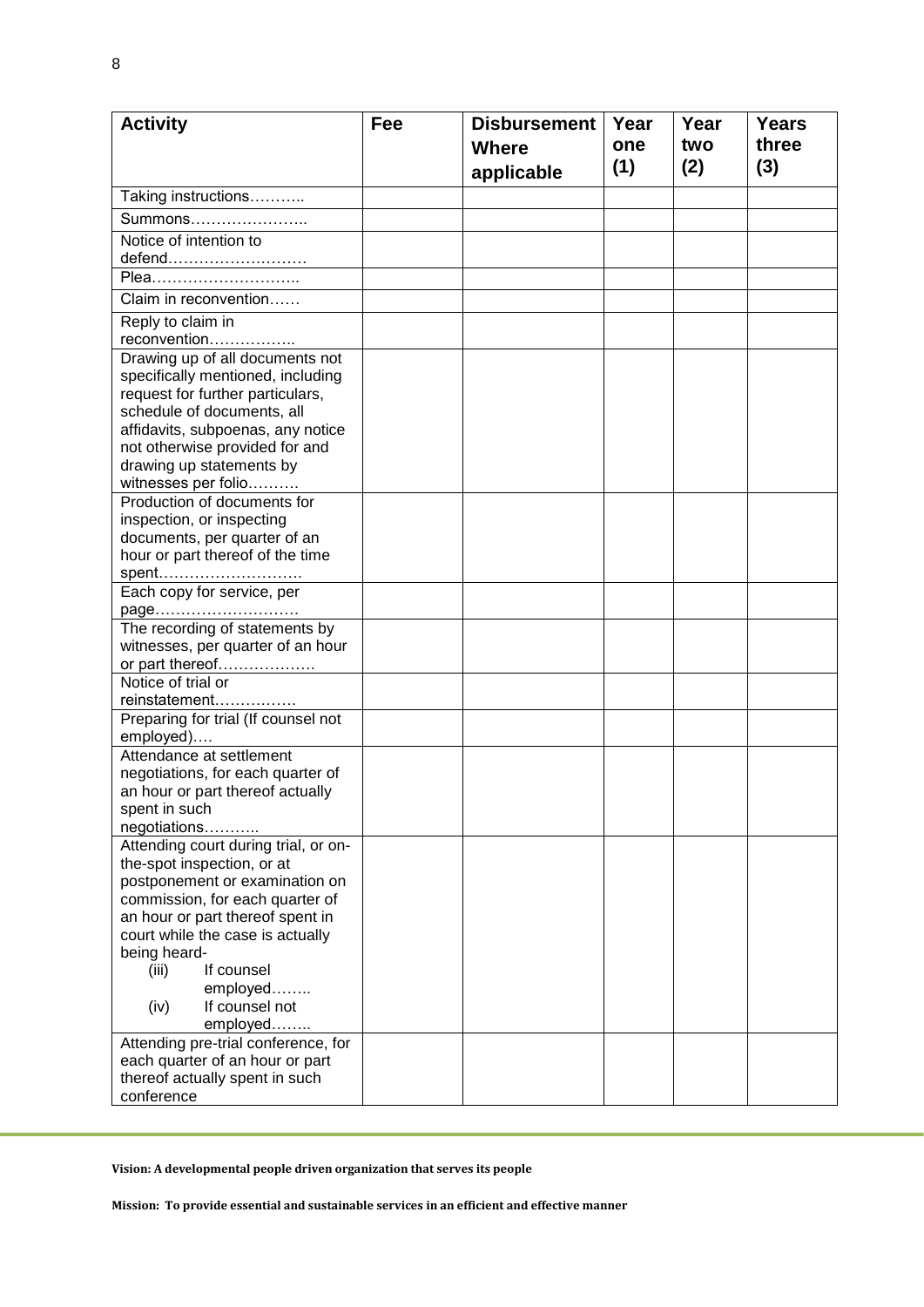| <b>Activity</b>                                                      | Fee | <b>Disbursement</b> | Year | Year | <b>Years</b> |
|----------------------------------------------------------------------|-----|---------------------|------|------|--------------|
|                                                                      |     | <b>Where</b>        | one  | two  | three        |
|                                                                      |     | applicable          | (1)  | (2)  | (3)          |
|                                                                      |     |                     |      |      |              |
| Attending court to hear reserved<br>judgment, per quarter of an hour |     |                     |      |      |              |
| or part                                                              |     |                     |      |      |              |
| thereof                                                              |     |                     |      |      |              |
| Correspondence-                                                      |     |                     |      |      |              |
| (c) For each necessary letter                                        |     |                     |      |      |              |
| or telegram per                                                      |     |                     |      |      |              |
| folio                                                                |     |                     |      |      |              |
| (d) For each letter or                                               |     |                     |      |      |              |
| telegram received,                                                   |     |                     |      |      |              |
| provided that a fee for                                              |     |                     |      |      |              |
| perusal shall not be                                                 |     |                     |      |      |              |
| allowed in addition to the                                           |     |                     |      |      |              |
| fee herein provided                                                  |     |                     |      |      |              |
| for                                                                  |     |                     |      |      |              |
| Attendances: For each necessary                                      |     |                     |      |      |              |
| attendance not otherwise                                             |     |                     |      |      |              |
| provided                                                             |     |                     |      |      |              |
|                                                                      |     |                     |      |      |              |
| Necessary formal telephone calls,                                    |     |                     |      |      |              |
| per call                                                             |     |                     |      |      |              |
| Telephone consultations for every                                    |     |                     |      |      |              |
| thirty minutes or part                                               |     |                     |      |      |              |
| thereof                                                              |     |                     |      |      |              |
| Each necessary consultation, per                                     |     |                     |      |      |              |
| quarter of an hour or part                                           |     |                     |      |      |              |
| thereof                                                              |     |                     |      |      |              |
| Time spent at court (owing to no                                     |     |                     |      |      |              |
| court being available) per quarter                                   |     |                     |      |      |              |
| of an hour or part<br>thereof                                        |     |                     |      |      |              |
|                                                                      |     |                     |      |      |              |
| Instruction to oppose or to show<br>cause                            |     |                     |      |      |              |
| Instructions to make application                                     |     |                     |      |      |              |
| for liquidation of Close                                             |     |                     |      |      |              |
| Corporation, perusal of all                                          |     |                     |      |      |              |
| documentation and consideration                                      |     |                     |      |      |              |
| of merits, and all necessary                                         |     |                     |      |      |              |
| consultations                                                        |     |                     |      |      |              |
| Drawing up all documents,                                            |     |                     |      |      |              |
| affidavits, applications and                                         |     |                     |      |      |              |
| notices orders etc                                                   |     |                     |      |      |              |
| Attending court hearing                                              |     |                     |      |      |              |
| (c) If unopposed, for each                                           |     |                     |      |      |              |
| quarter of an hour or part                                           |     |                     |      |      |              |
| thereof actually spent in                                            |     |                     |      |      |              |
| court                                                                |     |                     |      |      |              |
|                                                                      |     |                     |      |      |              |
|                                                                      |     |                     |      |      |              |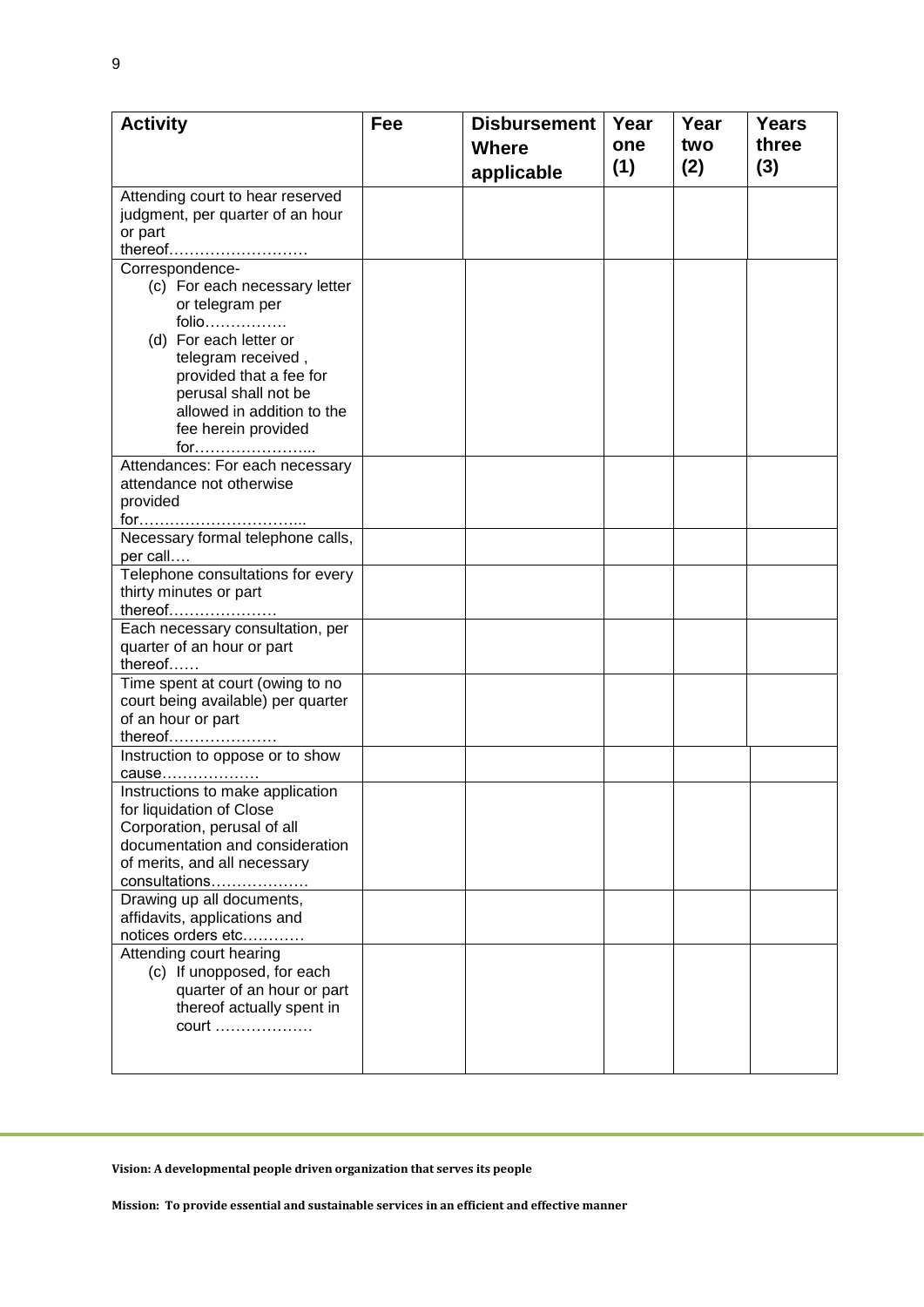| <b>Activity</b>                                          | Fee | <b>Disbursement</b><br><b>Years</b><br>Year<br>Year |     |     |       |  |  |
|----------------------------------------------------------|-----|-----------------------------------------------------|-----|-----|-------|--|--|
|                                                          |     | <b>Where</b>                                        | one | two | three |  |  |
|                                                          |     | applicable                                          | (1) | (2) | (3)   |  |  |
| (d) If opposed, for each                                 |     |                                                     |     |     |       |  |  |
| quarter of an hour                                       |     |                                                     |     |     |       |  |  |
| actually spent in court or                               |     |                                                     |     |     |       |  |  |
| part thereof                                             |     |                                                     |     |     |       |  |  |
|                                                          |     |                                                     |     |     |       |  |  |
| Fee for preparing for trial, when                        |     |                                                     |     |     |       |  |  |
| opposed, for each quarter of an                          |     |                                                     |     |     |       |  |  |
| hour actually spent in court or                          |     |                                                     |     |     |       |  |  |
| part thereof<br><b>Consultations and settlements</b>     |     |                                                     |     |     |       |  |  |
| negotiations-when opposed, per                           |     |                                                     |     |     |       |  |  |
| quarter of an hour of part thereof                       |     |                                                     |     |     |       |  |  |
| Attending on review of taxation,                         |     |                                                     |     |     |       |  |  |
| for each quarter of an hour or part                      |     |                                                     |     |     |       |  |  |
| thereof in court while review is                         |     |                                                     |     |     |       |  |  |
| actually being heard                                     |     |                                                     |     |     |       |  |  |
| Notice of application for review<br>taxation and service |     |                                                     |     |     |       |  |  |
| Affidavit, where necessary                               |     |                                                     |     |     |       |  |  |
|                                                          |     |                                                     |     |     |       |  |  |
| Execution                                                |     |                                                     |     |     |       |  |  |
| (c) Issue of warrant of                                  |     |                                                     |     |     |       |  |  |
| execution, ejectment, and                                |     |                                                     |     |     |       |  |  |
| delivery up of possession                                |     |                                                     |     |     |       |  |  |
| (d) For each reissue                                     |     |                                                     |     |     |       |  |  |
| thereof                                                  |     |                                                     |     |     |       |  |  |
|                                                          |     |                                                     |     |     |       |  |  |
|                                                          |     |                                                     |     |     |       |  |  |
| Inclusive fee for work done in                           |     |                                                     |     |     |       |  |  |
| connection with releasing of                             |     |                                                     |     |     |       |  |  |
| immovable property                                       |     |                                                     |     |     |       |  |  |
| attached                                                 |     |                                                     |     |     |       |  |  |
| Inclusive fee for work done in                           |     |                                                     |     |     |       |  |  |
| connection with sale in execution                        |     |                                                     |     |     |       |  |  |
| of immovable property                                    |     |                                                     |     |     |       |  |  |
| <u>only</u><br>(c) Drawing up of notice of               |     |                                                     |     |     |       |  |  |
| sale in terms of rule 41                                 |     |                                                     |     |     |       |  |  |
| (8) or rule 43 (6), or                                   |     |                                                     |     |     |       |  |  |
| conditions of sale in                                    |     |                                                     |     |     |       |  |  |
| terms of rule 43                                         |     |                                                     |     |     |       |  |  |
| $(7)$                                                    |     |                                                     |     |     |       |  |  |
| (d) For all other work done                              |     |                                                     |     |     |       |  |  |
| and papers and                                           |     |                                                     |     |     |       |  |  |
| documents supplied to                                    |     |                                                     |     |     |       |  |  |
| the sheriff of the                                       |     |                                                     |     |     |       |  |  |
| magistrate court in                                      |     |                                                     |     |     |       |  |  |
| connection with a sale in                                |     |                                                     |     |     |       |  |  |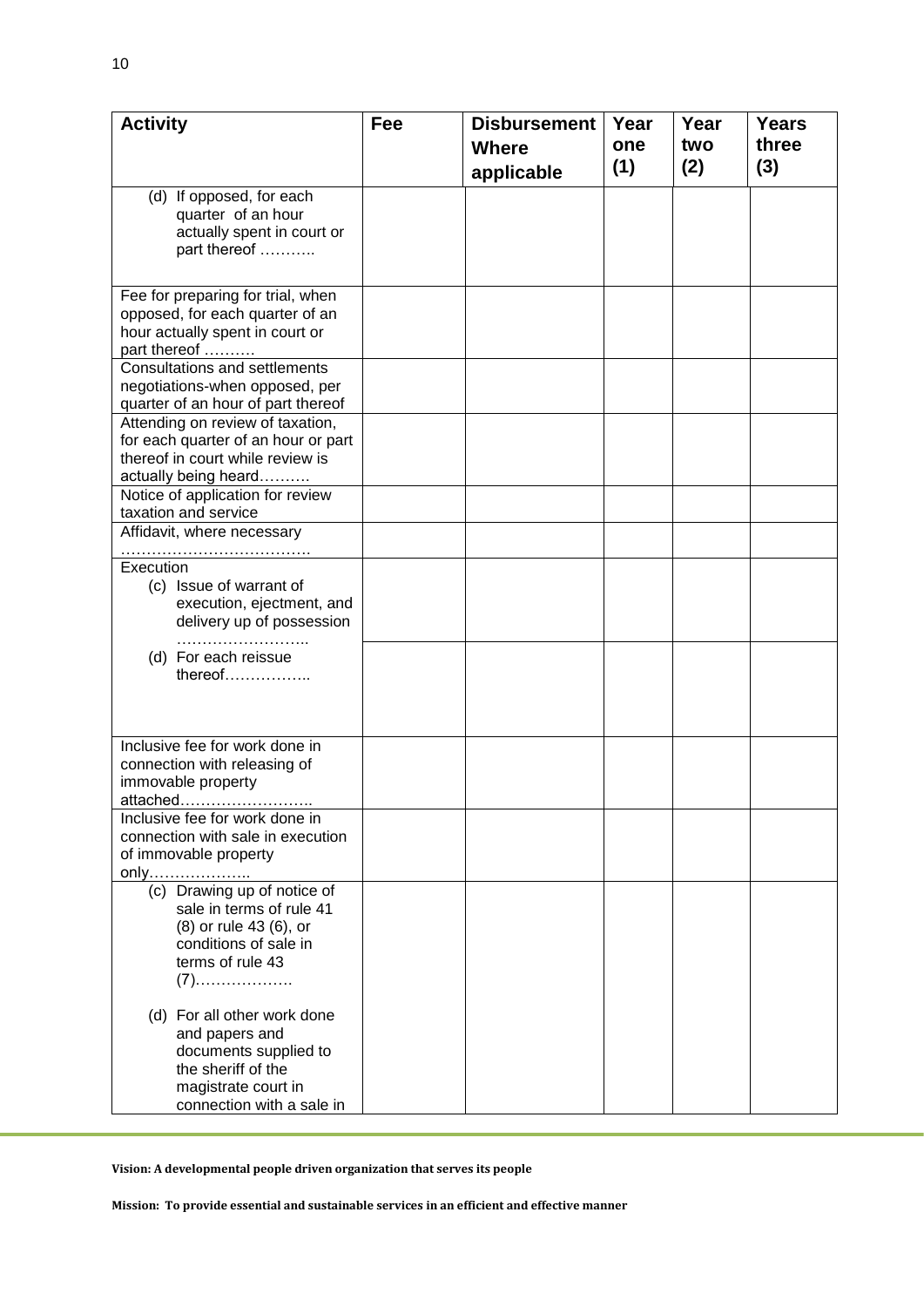| <b>Activity</b>                                             | Fee | <b>Disbursement</b> | Year | Year | <b>Years</b> |
|-------------------------------------------------------------|-----|---------------------|------|------|--------------|
|                                                             |     | <b>Where</b>        | one  | two  | three        |
|                                                             |     | applicable          | (1)  | (2)  | (3)          |
| execution of movable                                        |     |                     |      |      |              |
| property                                                    |     |                     |      |      |              |
| Security for restitution, where                             |     |                     |      |      |              |
| necessary                                                   |     |                     |      |      |              |
| Instruction for exception or                                |     |                     |      |      |              |
| application, where                                          |     |                     |      |      |              |
| allowed                                                     |     |                     |      |      |              |
| Instructions on trial                                       |     |                     |      |      |              |
| Drawing brief on exception or                               |     |                     |      |      |              |
| application, where                                          |     |                     |      |      |              |
| allowed                                                     |     |                     |      |      |              |
| Drawing brief on trial                                      |     |                     |      |      |              |
| Attending each necessary                                    |     |                     |      |      |              |
| consultation with counsel per                               |     |                     |      |      |              |
| quarter of an hour or part                                  |     |                     |      |      |              |
| thereof                                                     |     |                     |      |      |              |
| With brief to argue exception or                            |     |                     |      |      |              |
| application                                                 |     |                     |      |      |              |
| With trial brief for the first                              |     |                     |      |      |              |
| day                                                         |     |                     |      |      |              |
| Drawing up pleadings                                        |     |                     |      |      |              |
| Obtaining certified copy of                                 |     |                     |      |      |              |
| judgment                                                    |     |                     |      |      |              |
| Obtaining payment in terms of<br>rule 18 (4)                |     |                     |      |      |              |
| Request for security in terms of                            |     |                     |      |      |              |
| rule 62 (1)                                                 |     |                     |      |      |              |
| Furnishing security in terms of                             |     |                     |      |      |              |
| rule 62 (1)                                                 |     |                     |      |      |              |
| Travelling time per quarter or part                         |     |                     |      |      |              |
| thereof Travelling expenses per                             |     |                     |      |      |              |
| km payable for attendance in any                            |     |                     |      |      |              |
| court/consultation held more than<br>30 km from the nearest |     |                     |      |      |              |
| magistrate or Regional Court                                |     |                     |      |      |              |
| an                                                          |     |                     |      |      |              |
| Travelling expenses per km                                  |     |                     |      |      |              |
| payable for attendance in any                               |     |                     |      |      |              |
| court/consultation held more than                           |     |                     |      |      |              |
| 30 km from the nearest provincial                           |     |                     |      |      |              |
| or local division) The actual                               |     |                     |      |      |              |
| expenses of tollgates and parking                           |     |                     |      |      |              |
| shall also be paid<br><b>SUB-TOTAL EXCLUDING VAT</b>        |     |                     |      |      |              |
|                                                             |     |                     |      |      |              |
| <b>VAT @15%</b>                                             |     |                     |      |      |              |
| <b>TOTAL INCLUDING VAT</b>                                  |     |                     |      |      |              |
|                                                             |     |                     |      |      |              |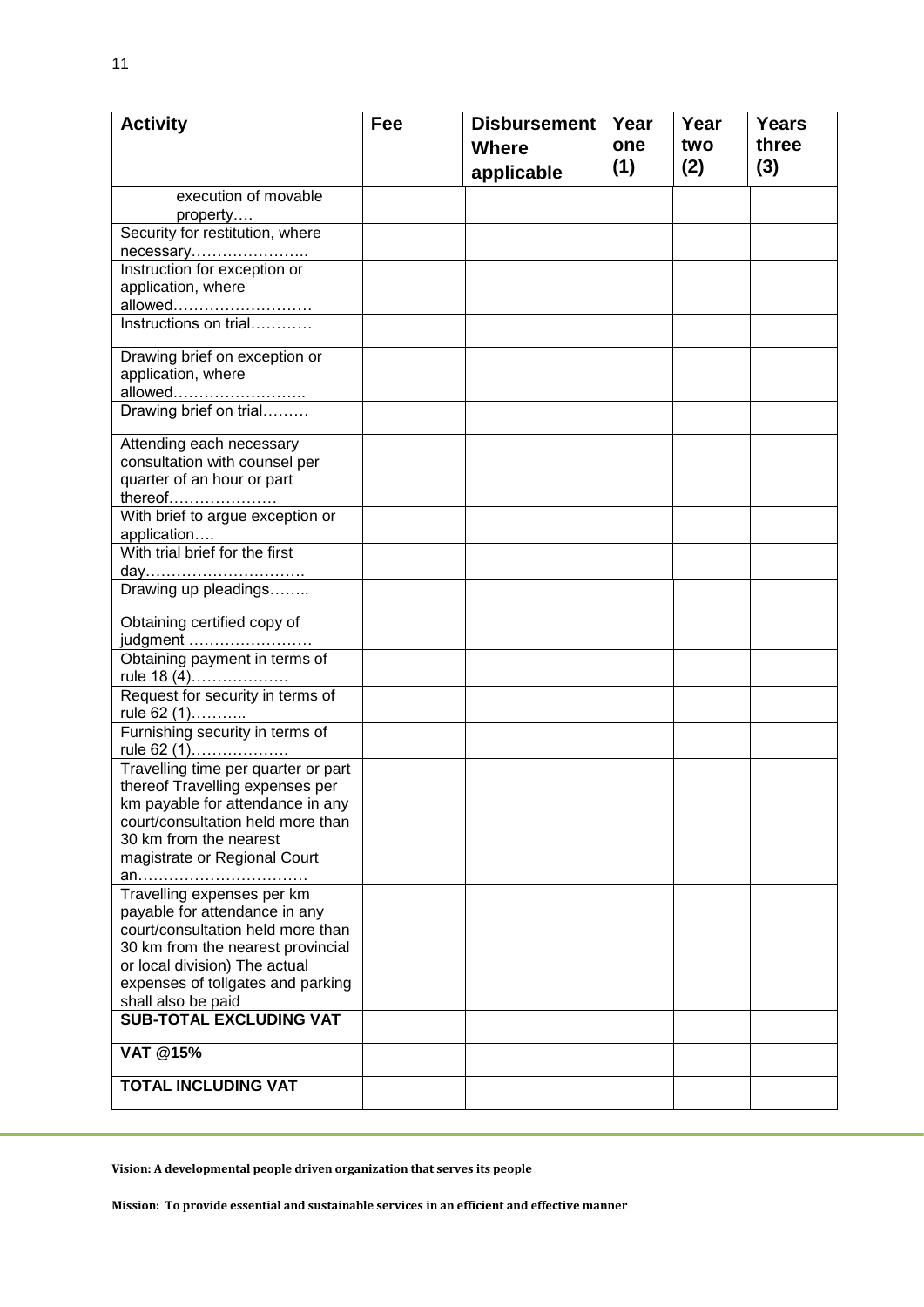# **High Courts (Land Claims Court, Labour Court, Labour Appeal Court, Supreme Court of Appeal, Constitutional Court etc.)**

| <b>Activity</b>                                                                                                                                                                                                                                                                                                                      | <b>Fees</b> | <b>Disburseme</b><br>nt where<br>applicable | Year<br>one<br>(1) | Year<br>two $(2)$ | Year<br>three<br>(3) |
|--------------------------------------------------------------------------------------------------------------------------------------------------------------------------------------------------------------------------------------------------------------------------------------------------------------------------------------|-------------|---------------------------------------------|--------------------|-------------------|----------------------|
| Consultation with client and<br>witnesses to defend an action, for<br>advice on evidence or advice on<br>commission, for obtaining an<br>opinion or an advocate,<br>'s guidance in preparing<br>pleadings, including exceptions,<br>and to draft a or affidavit, per<br>quarter of an hour or part thereof-<br>(a) By an<br>attorney |             |                                             |                    |                   |                      |
| (b) By a candidate<br>attorney                                                                                                                                                                                                                                                                                                       |             |                                             |                    |                   |                      |
| Consultation to note, prosecute or<br>defend an appeal, per hour<br>quarter of an hour or part thereof-<br>$(a)$ By an<br>attorney                                                                                                                                                                                                   |             |                                             |                    |                   |                      |
| (b) By a candidate<br>attorney                                                                                                                                                                                                                                                                                                       |             |                                             |                    |                   |                      |
| Attendance by an attorney in<br>court at in terms of section 37 of<br>the Rules, per quarter of an hour<br>or part thereof                                                                                                                                                                                                           |             |                                             |                    |                   |                      |
| Attendance by a candidate<br>attorney, where necessary, to<br>assist at a contested proceeding,<br>per quarter of an hour or part<br>thereof <u></u>                                                                                                                                                                                 |             |                                             |                    |                   |                      |
| Any conference with an advocate,<br>with or without witnesses, on<br>pleadings exceptions and<br>particulars of pleadings,<br>applications, petitions, affidavits<br>and testimony, and on any other<br>matter which the taxing officer<br>may consider necessary, per<br>quarter of an hour part thereof-<br>(a) By an<br>attorney  |             |                                             |                    |                   |                      |

**Vision: A developmental people driven organization that serves its people**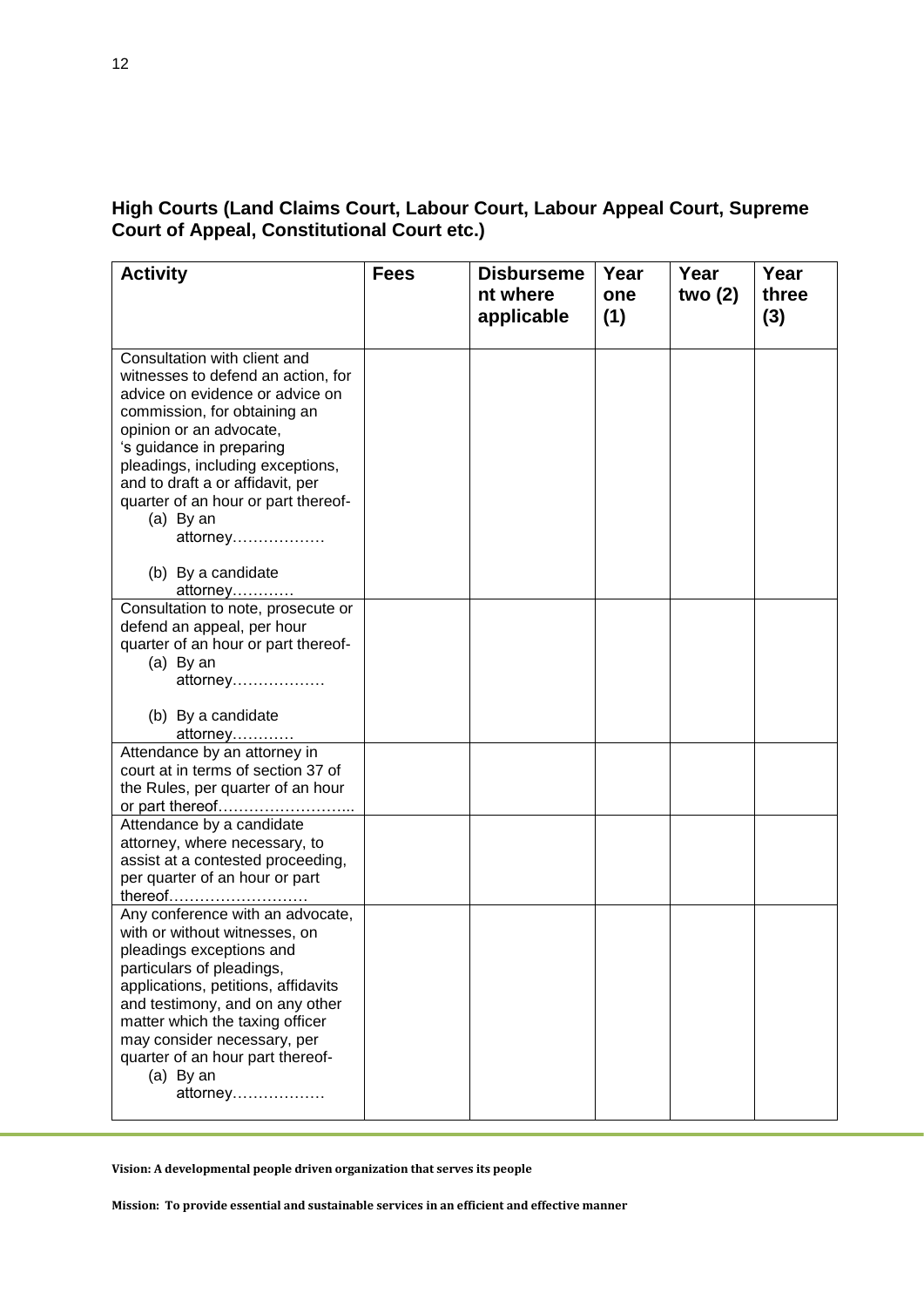| <b>Activity</b>                                       | <b>Fees</b> | <b>Disburseme</b> | Year | Year      | Year  |
|-------------------------------------------------------|-------------|-------------------|------|-----------|-------|
|                                                       |             | nt where          | one  | two $(2)$ | three |
|                                                       |             | applicable        | (1)  |           | (3)   |
|                                                       |             |                   |      |           |       |
| (b) By a candidate                                    |             |                   |      |           |       |
| attorney                                              |             |                   |      |           |       |
| Any other conference necessary,                       |             |                   |      |           |       |
| per quarter of an hour or part                        |             |                   |      |           |       |
| thereof-                                              |             |                   |      |           |       |
| (a) By an attorney                                    |             |                   |      |           |       |
|                                                       |             |                   |      |           |       |
| (b) By a candidate                                    |             |                   |      |           |       |
| <u>attorney…………</u>                                   |             |                   |      |           |       |
| Any inspection in situ, or                            |             |                   |      |           |       |
| otherwise, per quarter of an hour<br>or part thereof- |             |                   |      |           |       |
| $(a)$ By an                                           |             |                   |      |           |       |
| attorney                                              |             |                   |      |           |       |
|                                                       |             |                   |      |           |       |
| (b) By a candidate                                    |             |                   |      |           |       |
| attorney                                              |             |                   |      |           |       |
| Inclusive fee for necessary                           |             |                   |      |           |       |
| consultations and discussions                         |             |                   |      |           |       |
| with a client, witness, or other                      |             |                   |      |           |       |
| party or advocate not otherwise                       |             |                   |      |           |       |
| provided for, per quarter of an                       |             |                   |      |           |       |
| hour or part thereof-                                 |             |                   |      |           |       |
| $(a)$ By an                                           |             |                   |      |           |       |
| attorney                                              |             |                   |      |           |       |
| (b) By a candidate                                    |             |                   |      |           |       |
| attorney                                              |             |                   |      |           |       |
| Attending to give or take                             |             |                   |      |           |       |
| disclosure, per quarter of an hour                    |             |                   |      |           |       |
| or part thereof-                                      |             |                   |      |           |       |
| (a) By an                                             |             |                   |      |           |       |
| attorney                                              |             |                   |      |           |       |
|                                                       |             |                   |      |           |       |
| (b) By a candidate                                    |             |                   |      |           |       |
| attorney<br>Drawing up of necessary                   |             |                   |      |           |       |
| documents, including-                                 |             |                   |      |           |       |
| (a) Instructions for an                               |             |                   |      |           |       |
| opinion, for an advocates                             |             |                   |      |           |       |
| guidance in preparing                                 |             |                   |      |           |       |
| pleadings, including                                  |             |                   |      |           |       |
| further particulars and                               |             |                   |      |           |       |
| requests for same,                                    |             |                   |      |           |       |
| including                                             |             |                   |      |           |       |
| exceptions                                            |             |                   |      |           |       |
| (b) Instructions to advocate                          |             |                   |      |           |       |
| in respect of all classes of<br>pleadings             |             |                   |      |           |       |
|                                                       |             |                   |      |           |       |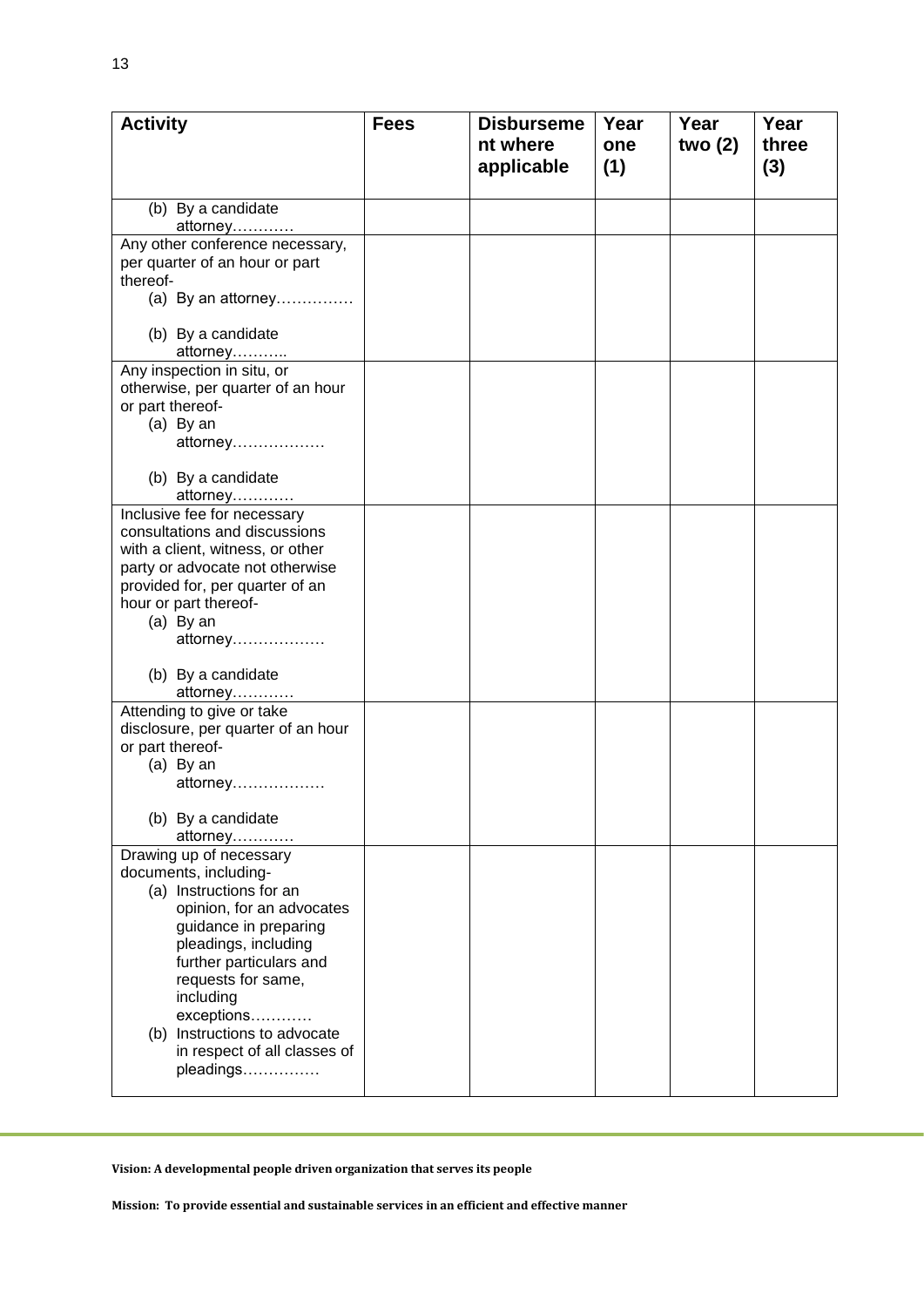| <b>Activity</b>                                    | <b>Fees</b> | <b>Disburseme</b> | Year | Year   | Year  |
|----------------------------------------------------|-------------|-------------------|------|--------|-------|
|                                                    |             | nt where          | one  | two(2) | three |
|                                                    |             | applicable        | (1)  |        | (3)   |
|                                                    |             |                   |      |        |       |
| (c) A petition exception or                        |             |                   |      |        |       |
| affidavit, any notice                              |             |                   |      |        |       |
| (except a formal notice),                          |             |                   |      |        |       |
| particulars of claim or an                         |             |                   |      |        |       |
| annexure to the                                    |             |                   |      |        |       |
| summons, opinion by an                             |             |                   |      |        |       |
| attorney or other                                  |             |                   |      |        |       |
| important document not                             |             |                   |      |        |       |
| otherwise provided for                             |             |                   |      |        |       |
| .                                                  |             |                   |      |        |       |
| An inclusive tariff - drawing                      |             |                   |      |        |       |
| up, checking, typing, printing,                    |             |                   |      |        |       |
| copies, delivery and filing                        |             |                   |      |        |       |
| thereof, per page of the                           |             |                   |      |        |       |
| original only                                      |             |                   |      |        |       |
| Letters, telegrams and facsimiles:                 |             |                   |      |        |       |
| Inclusive tariff for drawing up,                   |             |                   |      |        |       |
| checking, typing, printing,                        |             |                   |      |        |       |
| delivery, copies, postage, posting                 |             |                   |      |        |       |
| thereof, per page                                  |             |                   |      |        |       |
| Attending the receipt, entry,                      |             |                   |      |        |       |
| perusing, considering and filing<br>of-            |             |                   |      |        |       |
| (a) Any summons, petition,                         |             |                   |      |        |       |
| affidavit, pleading,                               |             |                   |      |        |       |
| advocate's advice and                              |             |                   |      |        |       |
| drafts, report, important                          |             |                   |      |        |       |
| letter, notice or                                  |             |                   |      |        |       |
| document;                                          |             |                   |      |        |       |
| (b) Any formal letter, record,                     |             |                   |      |        |       |
| stock sheets in voluntary                          |             |                   |      |        |       |
| surrenders, judgments or                           |             |                   |      |        |       |
| any other material                                 |             |                   |      |        |       |
| document not elsewhere                             |             |                   |      |        |       |
| specified;                                         |             |                   |      |        |       |
| (c) Any plan or exhibit or                         |             |                   |      |        |       |
| other material document<br>which was necessary for |             |                   |      |        |       |
| the conduct of the                                 |             |                   |      |        |       |
| action                                             |             |                   |      |        |       |
| Sorting, arranging and paginating                  |             |                   |      |        |       |
| papers for pleadings, advice on                    |             |                   |      |        |       |
| evidence or brief on trial or                      |             |                   |      |        |       |
| appeal, per quarter of an hour or                  |             |                   |      |        |       |
| part thereof;                                      |             |                   |      |        |       |
| (a) By an                                          |             |                   |      |        |       |
| attorney                                           |             |                   |      |        |       |
| (b) By a candidate                                 |             |                   |      |        |       |
| <u>attorney</u>                                    |             |                   |      |        |       |
|                                                    |             |                   |      |        |       |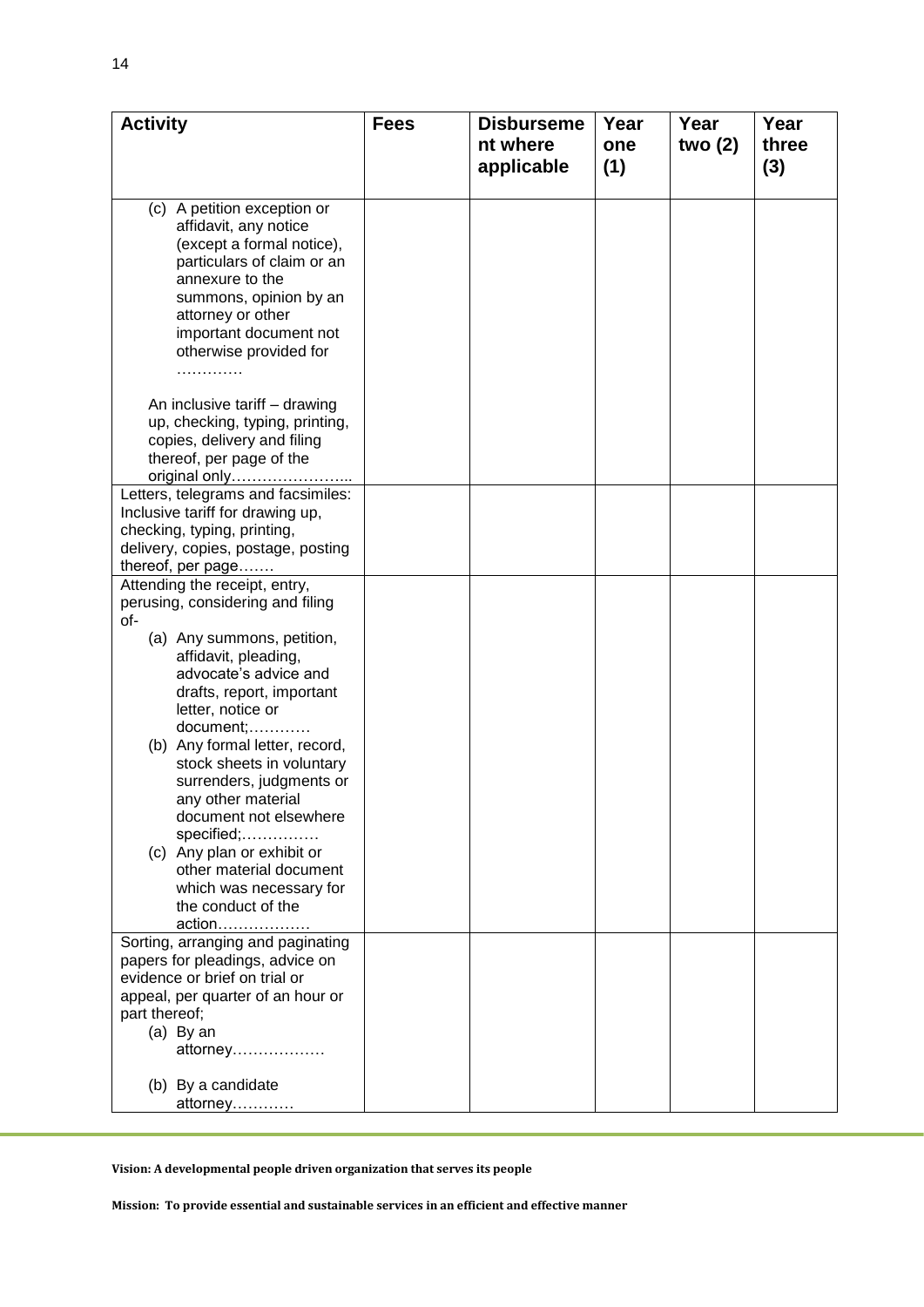| <b>Activity</b>                                                       | <b>Fees</b> | <b>Disburseme</b><br>nt where | Year<br>one | Year<br>two $(2)$ | Year<br>three |
|-----------------------------------------------------------------------|-------------|-------------------------------|-------------|-------------------|---------------|
|                                                                       |             | applicable                    | (1)         |                   | (3)           |
| For making necessary copies,                                          |             |                               |             |                   |               |
| including photocopies of any<br>document or papers not already        |             |                               |             |                   |               |
| provided for, per A4 size                                             |             |                               |             |                   |               |
| page                                                                  |             |                               |             |                   |               |
| Attending to arrange translation<br>and thereafter to procure same,   |             |                               |             |                   |               |
| per hour or part thereof                                              |             |                               |             |                   |               |
| $(a)$ By an                                                           |             |                               |             |                   |               |
| attorney                                                              |             |                               |             |                   |               |
| (b) By a candidate                                                    |             |                               |             |                   |               |
| attorney                                                              |             |                               |             |                   |               |
| Necessary telephone calls: actual                                     |             |                               |             |                   |               |
| cost thereof plus, per quarter of<br>an hour or part thereof-         |             |                               |             |                   |               |
| $(a)$ By an                                                           |             |                               |             |                   |               |
| attorney                                                              |             |                               |             |                   |               |
| (b) By a candidate                                                    |             |                               |             |                   |               |
| attorney                                                              |             |                               |             |                   |               |
| Travelling time per quarter or part                                   |             |                               |             |                   |               |
| thereof Travelling expenses per                                       |             |                               |             |                   |               |
| km payable for attendance in any<br>court/consultation held more than |             |                               |             |                   |               |
| 30 km from the nearest provincial                                     |             |                               |             |                   |               |
| or local division Court                                               |             |                               |             |                   |               |
| an                                                                    |             |                               |             |                   |               |
| Travelling expenses per km<br>payable for attendance in any           |             |                               |             |                   |               |
| court/consultation held more than                                     |             |                               |             |                   |               |
| 30 km from the nearest provincial                                     |             |                               |             |                   |               |
| or local division) The actual<br>expenses of tollgates and parking    |             |                               |             |                   |               |
| shall also be paid                                                    |             |                               |             |                   |               |
| <b>Sub-Total (excluding VAT)</b>                                      |             |                               |             |                   |               |
|                                                                       |             |                               |             |                   |               |
| <b>VAT@15%</b>                                                        |             |                               |             |                   |               |
| <b>Total including VAT</b>                                            |             |                               |             |                   |               |
|                                                                       |             |                               |             |                   |               |

**Non-litigious matters e.g. drafting of contracts, opinions, disciplinary hearing etc.**

**Vision: A developmental people driven organization that serves its people**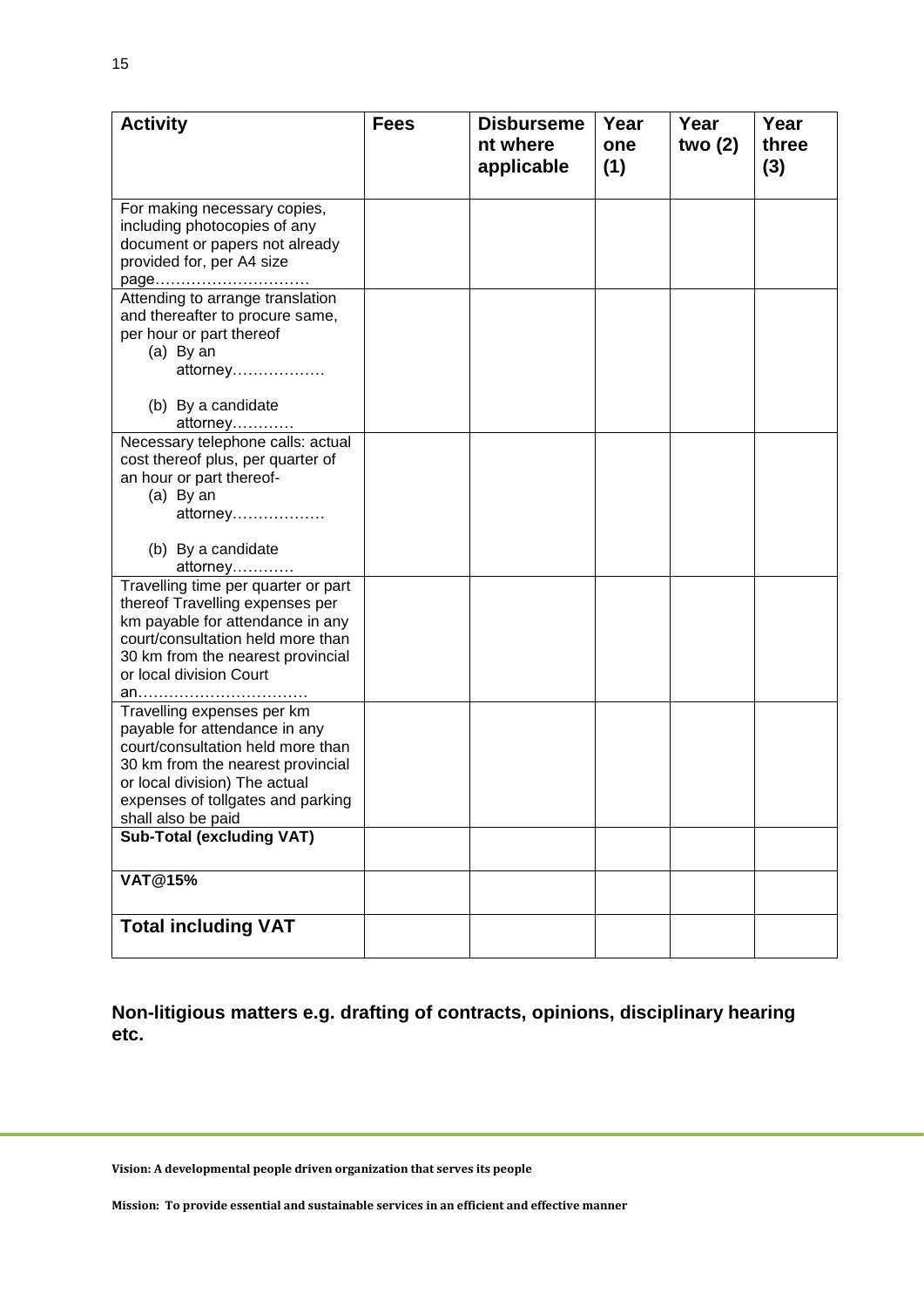| <b>Activity</b>                                                | <b>Fees</b> | <b>Disbursem</b><br>ent, where<br>applicable | Year<br>one<br>(1) | Year<br>two $(2)$ | Year<br>three<br>(3) |
|----------------------------------------------------------------|-------------|----------------------------------------------|--------------------|-------------------|----------------------|
| Taking instructions                                            |             |                                              |                    |                   |                      |
| Drawing up of documents, per<br>folio                          |             |                                              |                    |                   |                      |
| Each copy for service per page                                 |             |                                              |                    |                   |                      |
| Preparation and research for<br>hearing per hour               |             |                                              |                    |                   |                      |
| Perusal of documents per quarter<br>of an hour or part thereof |             |                                              |                    |                   |                      |
| Attendance per quarter of an hour<br>or part thereof           |             |                                              |                    |                   |                      |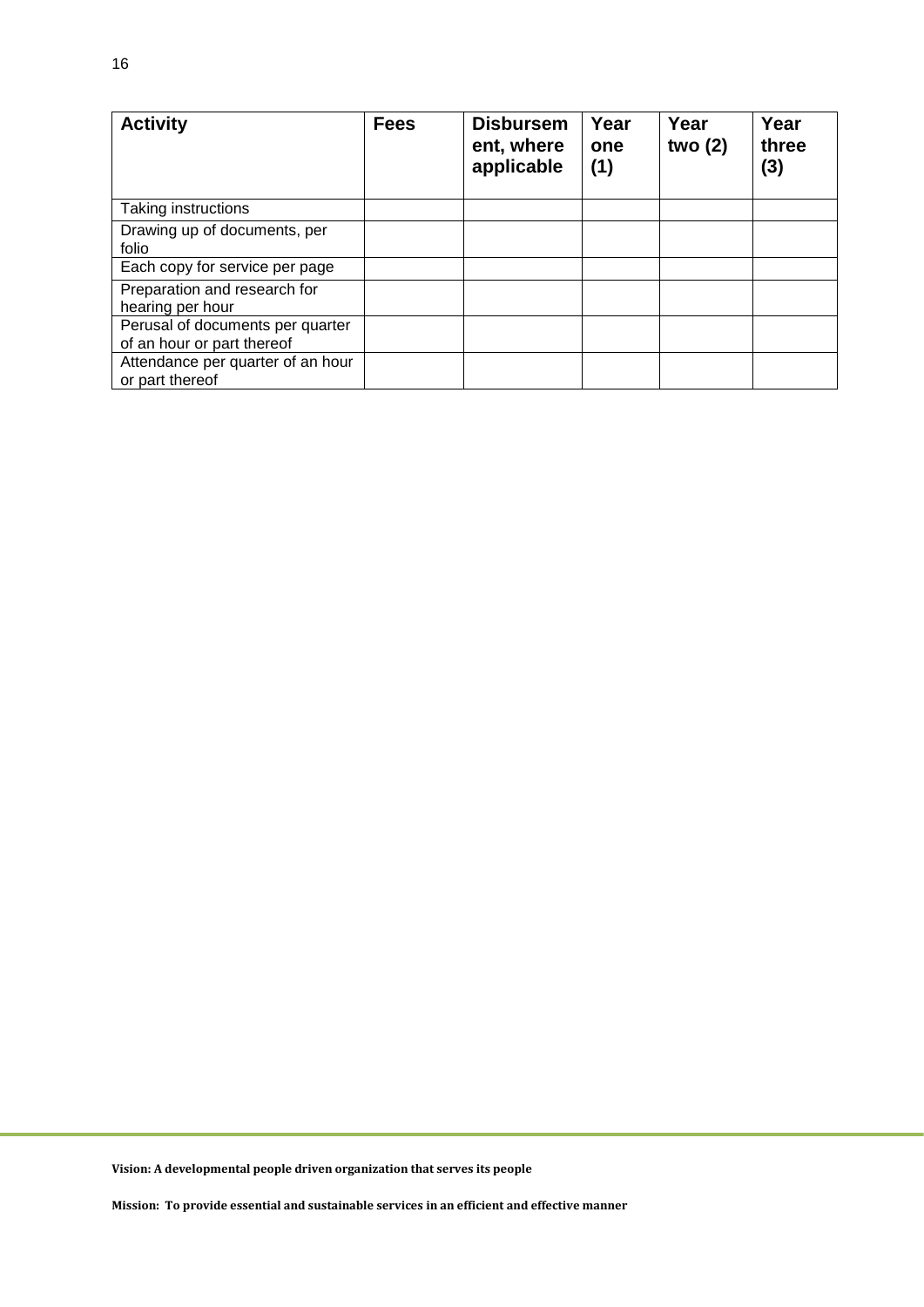| <b>Activity</b>                                                                                                                                          | <b>Fees</b> | <b>Disbursem</b><br>ent where<br>applicable | Year<br>one<br>(1) | Year<br>two $(2)$ | Year<br>three<br>(3) |
|----------------------------------------------------------------------------------------------------------------------------------------------------------|-------------|---------------------------------------------|--------------------|-------------------|----------------------|
|                                                                                                                                                          |             |                                             |                    |                   |                      |
| Correspondence:<br>(a) For each necessary letter<br>or telegram per<br>folio                                                                             |             |                                             |                    |                   |                      |
| (b) For each letter or<br>telegram received,<br>provided that a fee for<br>perusal shall not be<br>allowed in addition the fee<br>herein provided<br>for |             |                                             |                    |                   |                      |
| (c) For each necessary fax<br>sent per folio per<br>folio                                                                                                |             |                                             |                    |                   |                      |
| (d) For each fax received,<br>provided that a fee for<br>perusal shall not be<br>allowed in addition to the<br>fee herein provided<br>for                |             |                                             |                    |                   |                      |
| (e) For each necessary e-<br>mail sent per<br>folio                                                                                                      |             |                                             |                    |                   |                      |
| (f)<br>For each e-mail received,<br>provided that a fee for<br>perusal shall not be<br>allowed in addition to the<br>fee herein provided<br>for          |             |                                             |                    |                   |                      |
| Attendance: For each necessary<br>attendance not otherwise                                                                                               |             |                                             |                    |                   |                      |
| provided for                                                                                                                                             |             |                                             |                    |                   |                      |
| Necessary telephone calls, per<br>call, per minute, including time                                                                                       |             |                                             |                    |                   |                      |
| spent                                                                                                                                                    |             |                                             |                    |                   |                      |